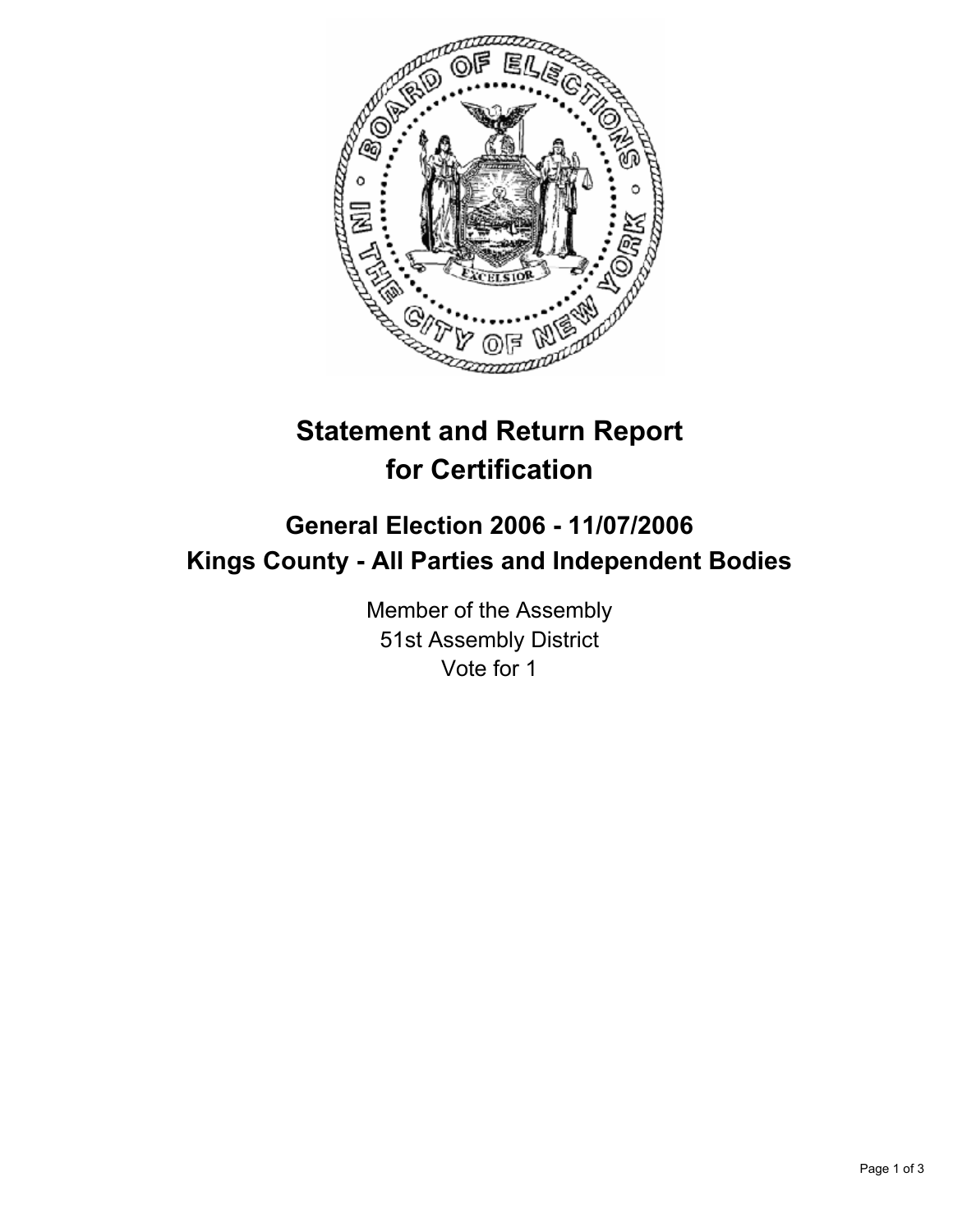

## **Assembly District 51**

| PUBLIC COUNTER                    | 10,691 |
|-----------------------------------|--------|
| <b>EMERGENCY</b>                  | 109    |
| ABSENTEE/MILITARY                 | 143    |
| AFFIDAVIT                         | 248    |
| <b>Total Ballots</b>              | 11,240 |
| WASHINGTON G ARTUS (REPUBLICAN)   | 986    |
| FELIX W ORTIZ (DEMOCRATIC)        | 7,431  |
| WASHINGTON G ARTUS (CONSERVATIVE) | 198    |
| <b>Total Votes</b>                | 8,615  |
| Unrecorded                        | 2,625  |